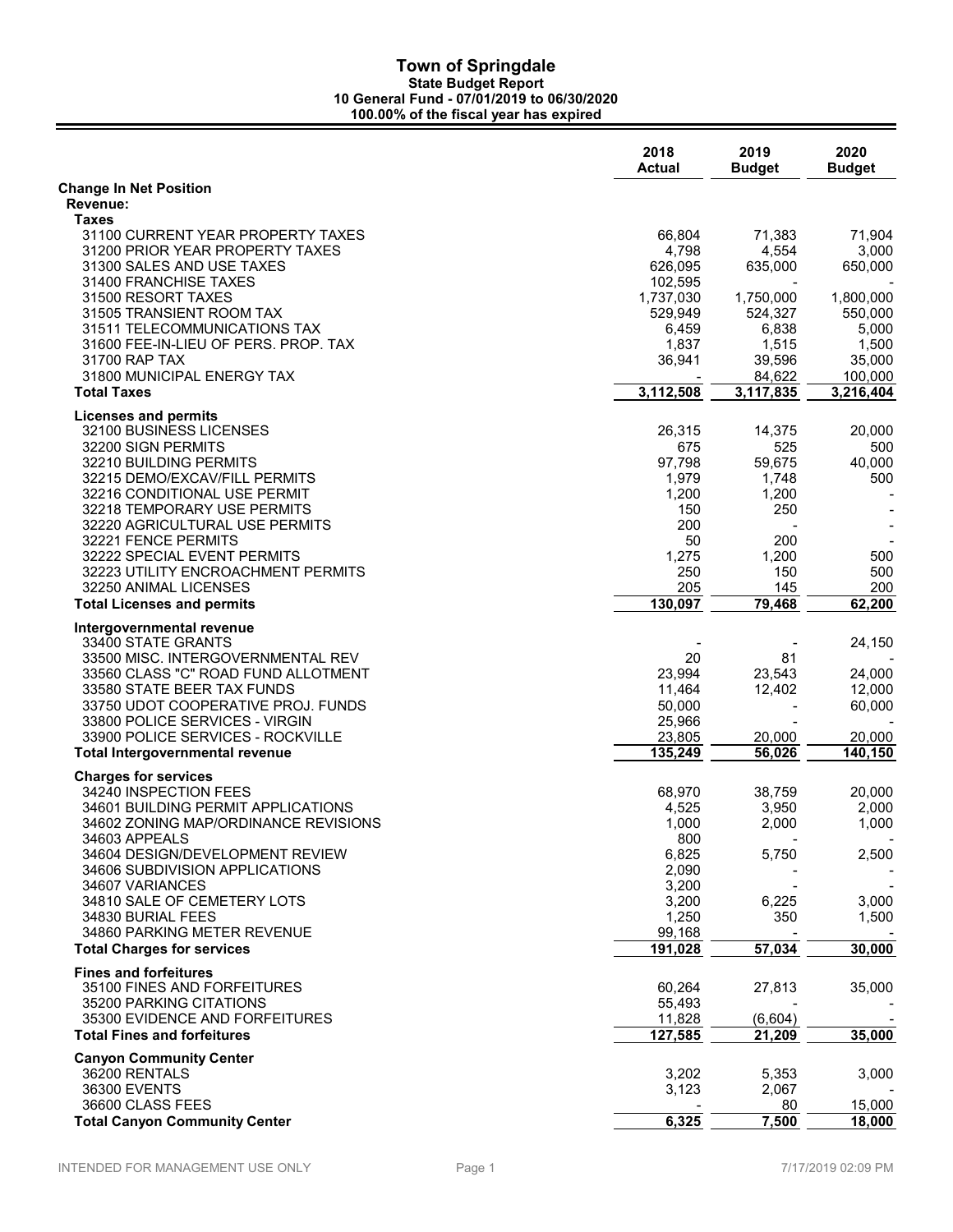|                                                                                                              | 2018<br>Actual         | 2019<br><b>Budget</b>  | 2020<br><b>Budget</b>  |
|--------------------------------------------------------------------------------------------------------------|------------------------|------------------------|------------------------|
| Interest<br>38100 INTEREST INC - GENERAL ACCT<br>38105 INTEREST INC - OPEN SPACE                             | 1,673<br>935           | 574<br>1,342           | 1,000<br>600           |
| 38106 INTEREST INC - RAP TAX<br>38110 INTEREST INC - PTIF GEN ACCT<br>38115 INTEREST INC - MUNICIPAL PARKING | 1,387<br>19,682<br>467 | 2,579<br>67,029<br>671 | 1,000<br>60,000<br>500 |
| 38125 INVESTMENT INTEREST<br><b>Total Interest</b>                                                           | 48,882<br>73,026       | 59,206<br>131,401      | 60,000<br>123,100      |
| Miscellaneous revenue                                                                                        |                        |                        |                        |
| 38030 RENTS AND CONCESSIONS                                                                                  | 3,560                  | 2,685                  | 500                    |
| 38300 ULGT DIVIDEND<br>38400 SALE OF FIXED ASSETS                                                            | 13,711<br>6,000        | 9,491                  | 6,000                  |
| 38500 PHOTOCOPIES & RESEARCH                                                                                 | 386                    | 487                    | 250                    |
| 38900 SUNDRY REVENUES                                                                                        | 753                    | 1                      |                        |
| 38905 CREDIT CARD CONVENIENCE FEES                                                                           | 1,314                  | 57                     |                        |
| 38910 EVENT REVENUES<br><b>Total Miscellaneous revenue</b>                                                   | 13,403<br>39,127       | 14,300<br>27,021       | 19,000<br>25,750       |
| <b>Contributions and transfers</b>                                                                           |                        |                        |                        |
| 39880 TRANSFER FROM SMBA<br>39990 APPROP'TD USE OF BEG FUND BALANCE                                          | 10,000                 | 10,000<br>744,182      | 1,033,050              |
| <b>Total Contributions and transfers</b>                                                                     | 10,000                 | 754,182                | 1,033,050              |
| Total Revenue:                                                                                               | 3,824,945              | 4,251,676              | 4,683,654              |
| Expenditures:                                                                                                |                        |                        |                        |
| General government                                                                                           |                        |                        |                        |
| Legislative - Council<br>41110 SALARIES & WAGES                                                              | 4,917                  | 4,917                  | 4,917                  |
| 41120 PAYROLL TAX EXPENSE                                                                                    | 384                    | 501                    | 501                    |
| 41130 EMPLOYEE BENEFITS                                                                                      | 155                    | 30                     | 20                     |
| 41190 COUNCIL MEETING EXPENSE<br>41220 PUBLIC NOTICES                                                        | 412                    | 700<br>300             | 1,500                  |
| 41230 TRAVEL                                                                                                 | 948                    | 900                    | 1,000<br>1,500         |
| 41240 OFFICE SUPPLIES AND EXPENSE                                                                            | 222                    | 700                    | 400                    |
| 41250 EQUIPMENT-SUPPLIES & MTCE                                                                              | 1,760                  | 1,470                  | 1,470                  |
| 41330 EDUCATION AND TRAINING<br>41340 DUES AND MEMBERSHIPS                                                   | 1,925                  | 1,500                  | 2,550                  |
| 41345 ELECTION EXPENSE                                                                                       | 1,911<br>1,747         | 2,400<br>1,500         | 1,960<br>4,000         |
| 41480 SPECIAL DEPT SUPPLIES                                                                                  | 325                    | 1,000                  | 1,675                  |
| 41490 COMPUTER SUPPLIES                                                                                      | 1,889                  | 1,500                  | 1,200                  |
| 41510 INSURANCE & SURETY BONDS<br>41540 CONTRIBUTIONS                                                        | 4<br>7,000             | 16<br>34,075           | 11<br>43,275           |
| 41610 MISCELLANEOUS SUPPLIES                                                                                 | 498                    | 100                    | 100                    |
| 41620 MISCELLANEOUS SERVICES                                                                                 | 38                     | 50                     | 50                     |
| <b>Total Legislative - Council</b>                                                                           | 24,135                 | 51,659                 | 66,129                 |
| Administrative                                                                                               |                        |                        |                        |
| 43110 SALARIES AND WAGES<br>43120 PAYROLL TAX EXPENSE                                                        | 181,795<br>13,682      | 243,300<br>20,373      | 256,713<br>21,502      |
| 43130 EMPLOYEE BENEFITS                                                                                      | 101,485                | 122,943                | 124,448                |
| 43210 BOOKS AND SUBSCRIPTIONS                                                                                | 749                    | 515                    | 525                    |
| 43220 PUBLIC NOTICES<br>43230 TRAVEL                                                                         | 439<br>10,322          | 400<br>7,500           | 400<br>10,830          |
| 43235 VEHICLE EXPENSE (GAS, R/M)                                                                             | 4,056                  | 3,700                  | 3,500                  |
| 43240 OFFICE SUPPLIES AND EXPENSE                                                                            | 1,561                  | 7,500                  | 2,850                  |
| 43250 EQUIPMENT-SUPPLIES & MTCE                                                                              | 3,261                  | 2,000                  | 2,405                  |
| 43265 UNIFORMS                                                                                               | 857                    |                        | 600                    |
| 43270 UTILITIES<br>43280 TELEPHONE                                                                           | 9,944<br>7,914         | 17,000<br>11,500       | 18,000<br>10,500       |
| 43290 POSTAGE                                                                                                | 1,817                  | 2,000                  | 2,000                  |
| 43310 PROF & TECH SERVICES                                                                                   | 4,993                  | 5,000                  | 14,965                 |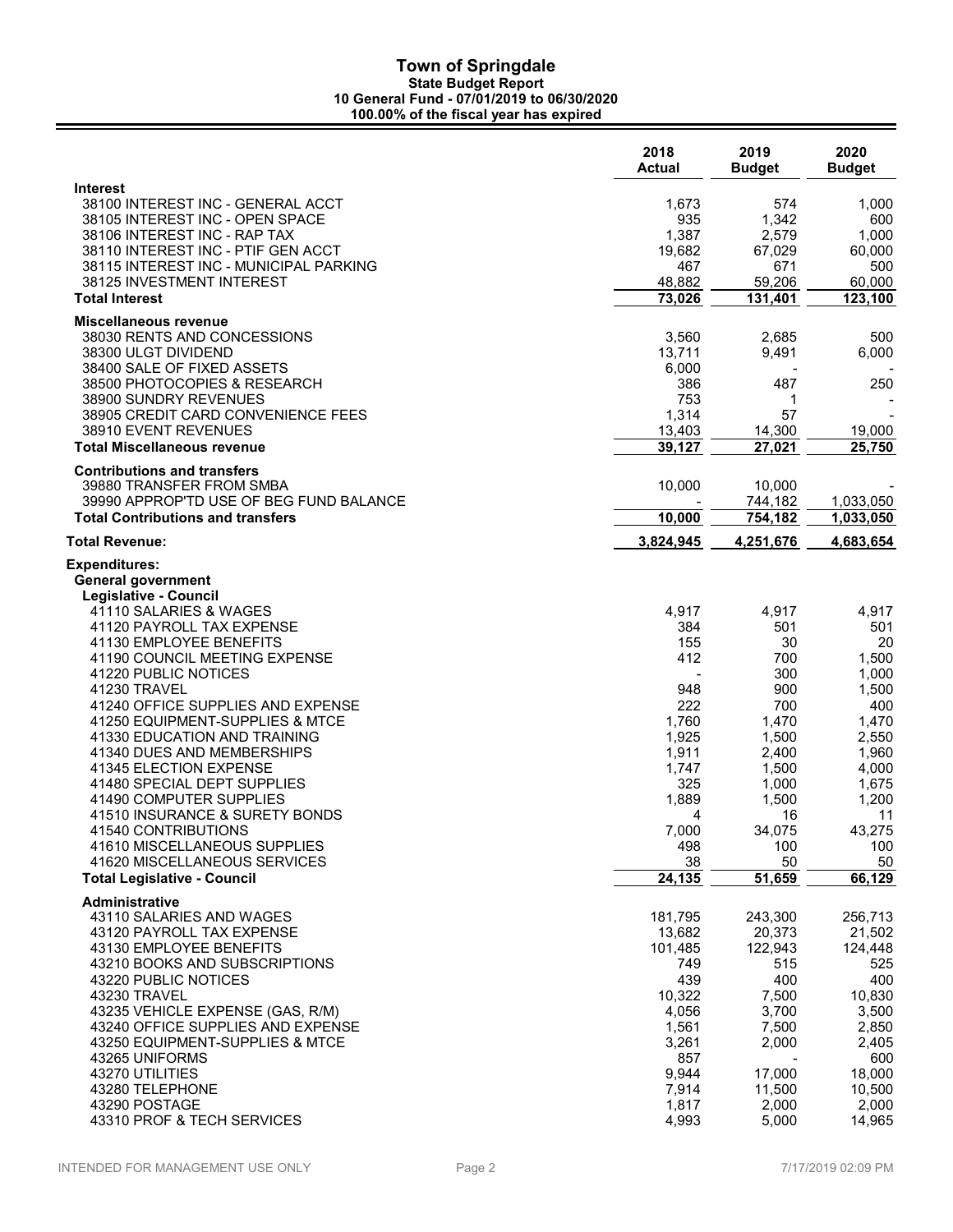|                                                         | 2018<br><b>Actual</b> | 2019<br><b>Budget</b> | 2020<br><b>Budget</b> |
|---------------------------------------------------------|-----------------------|-----------------------|-----------------------|
| 43320 LEGAL FEES                                        | 157,897               | 200,500               | 112,800               |
| 43330 TRAINING & EDUCATION                              | 4,202                 | 3,500                 | 7,050                 |
| 43340 DUES AND MEMBERSHIPS                              | 3,860                 | 4,050                 | 4,215                 |
| 43480 SPECIAL DEPARTMENT SUPPLIES                       | 950                   | 1,000                 | 2,550                 |
| 43490 COMPUTER SUPPLIES                                 | 4,712                 | 6,552                 | 5,732                 |
| 43510 INSURANCE AND SURETY BONDS                        | 7,236                 | 6,964                 | 2,283                 |
| 43520 BANK CHARGES                                      | 15,653                | 15,000                | 15,250                |
| 43610 MISCELLANEOUS SUPPLIES                            | 65                    | 700                   | 700                   |
| 43620 MISCELLANEOUS SERVICES                            |                       | 500                   | 500                   |
| 43740 CAPITAL OUTLAY - EQUIPMENT                        | 3,560                 |                       |                       |
| Total Administrative                                    | 541,010               | 682,497               | 620,318               |
|                                                         |                       |                       |                       |
| <b>Non-Departmental</b><br>50270 UTILITIES              | 600                   | 670                   | 670                   |
| 50310 PROF & TECH SERVICES/AUDIT                        | 2,333                 | 3,700                 | 3,200                 |
| 50350 CITY CELEBRATIONS                                 | 24,989                | 39,200                | 35,000                |
| 50490 COMPUTER SUPPLIES                                 | 10,934                | 13,500                | 13,353                |
| 50990 APPROPRIATED INCREASE FUND BALANCE                |                       | 1,427                 | 20,388                |
| <b>Total Non-Departmental</b>                           | 38,856                | 58,497                | 72,611                |
|                                                         |                       |                       |                       |
| <b>General Government Buildings</b>                     |                       |                       |                       |
| 51110 SALARIES AND WAGES                                | 2,445                 | 2,500                 | 2,340                 |
| 51120 PAYROLL TAX EXPENSE                               | 191                   | 200                   | 235                   |
| 51130 EMPLOYEE BENEFITS                                 |                       | 8                     | 9                     |
| 51250 EQUIPMENT-SUPPLIES & MTCE                         | 8,345                 | 2,000                 | 1,000                 |
| 51260 BLDGS & GRNDS-SUPPLIES & MTCE                     | 4,659                 | 34,000                | 46,064                |
| 51310 PROF & TECH SERVICES                              | 2,536                 | 2,000                 | 1,402                 |
| 51510 INSURANCE & SURETY BONDS                          | 1,096                 | 850                   | 936                   |
| 51720 CAPITAL OUTLAY - BUILDINGS                        | 25,925                |                       |                       |
| <b>Total General Government Buildings</b>               | 45,197                | 41,558                | 51,986                |
| Total General government                                | 649,198               | 834,211               | 811,044               |
| <b>Police/Public Safety</b>                             |                       |                       |                       |
| 56110 SALARIES & WAGES                                  | 592,322               | 585,000               | 570,965               |
| 56120 PAYROLL TAX EXPENSE                               | 44,978                | 54,311                | 56,672                |
| 56130 EMPLOYEE BENEFITS                                 | 360,195               | 370,000               | 342,549               |
| 56150 CONTRACT LABOR                                    | (85)                  | 500                   | 1,000                 |
| 56165 FIRE MARSHALL                                     | 1,490                 |                       |                       |
| 56175 PUBLIC EDUCATION                                  | 1,696                 | 2,500                 | 2,500                 |
| 56185 BEER TAX EXPENSE                                  | 27,098                | 10,000                | 17,500                |
| 56210 BOOKS AND SUBSCRIPTIONS                           | 301                   | 300                   | 600                   |
| 56230 TRAVEL                                            | 22,372                | 22,000                | 25,000                |
| 56235 VEHICLE EXPENSE (GAS, R/M)                        | 9,888                 | 6,000                 | 12,700                |
| 56236 VEHICLE FUEL<br>56240 OFFICE SUPPLIES AND EXPENSE | 32,294                | 30,000                | 32,000                |
|                                                         | 1,108<br>38,646       | 1,800                 | 1,700<br>30,000       |
| 56250 EQUIPMENT-SUPPLIES & MTCE<br>56265 UNIFORMS       |                       | 59,500                | 10,000                |
| 56270 UTILITIES (Streetlights)                          | 16,499<br>8,380       | 10,000                |                       |
| 56280 TELEPHONE                                         | 14,227                | 14,000                | 14,000                |
| 56310 PROF & TECH SERVICES                              | 19,693                | 19,298                | 21,648                |
| 56330 EDUCATION AND TRAINING                            | 17,853                | 25,000                | 20,000                |
| 56340 DUES AND MEMBERSHIPS                              | 413                   | 900                   | 1,200                 |
| 56480 SPECIAL DEPARTMENT SUPPLIES                       | 1,448                 | 2,000                 | 5,825                 |
| 56490 COMPUTER SUPPLIES                                 | 6,208                 | 8,000                 | 12,218                |
| 56510 INSURANCE & SURETY BONDS                          | 8,969                 | 8,500                 | 9,655                 |
| 56610 MISCELLANEOUS SUPPLIES                            | 212                   | 250                   | 250                   |
| 56620 MISCELLANEOUS SERVICES                            | 90                    | 500                   | 1,000                 |
| 56740 CAPITAL OUTLAY                                    | 106,016               | 81,164                | 75,752                |
| 5681 CAPITAL LEASE - PRINCIPAL                          | 7,206                 |                       |                       |
| 5682 CAPITAL LEASE - INTEREST                           | 112                   |                       |                       |
| <b>Total Police/Public Safety</b>                       | 1,339,629             | 1,311,523             | 1,264,734             |
|                                                         |                       |                       |                       |

# Highways & Streets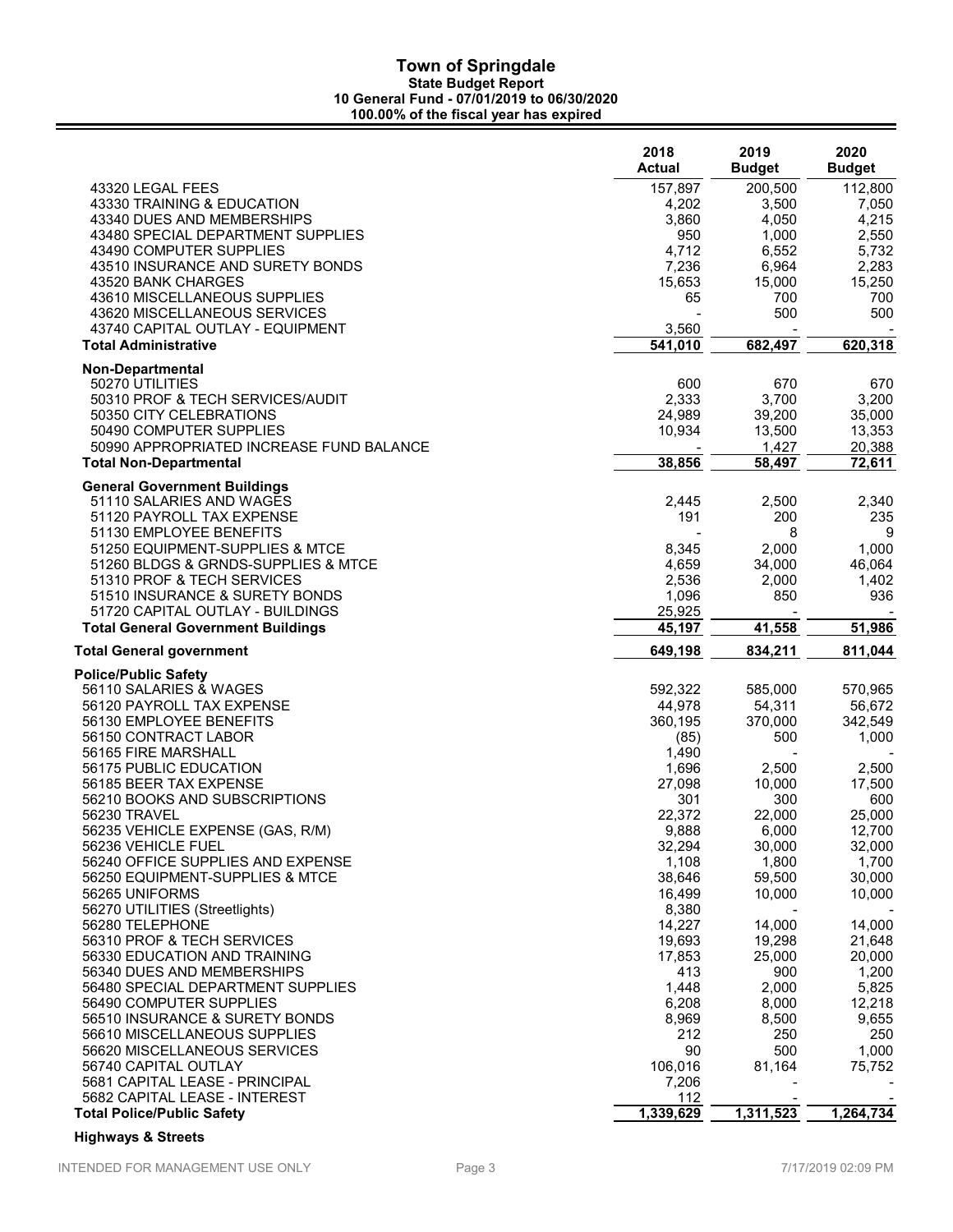|                                                              | 2018<br><b>Actual</b>        | 2019<br><b>Budget</b> | 2020<br><b>Budget</b> |
|--------------------------------------------------------------|------------------------------|-----------------------|-----------------------|
| 60110 SALARIES AND WAGES                                     | 18,330                       | 55,638                | 56,489                |
| 60120 PAYROLL TAX EXPENSE                                    | 1,371                        | 5,916                 | 5,997                 |
| 60130 EMPLOYEE BENEFITS                                      | 15,642                       | 39,345                | 39,516                |
| 60150 CONTRACT LABOR                                         | (900)                        |                       | 1,200                 |
| 60235 VEHICLE EXPENSE (GAS, R/M)                             | 62                           | 5,000                 | 6,500                 |
| 60236 VEHICLE FUEL<br>60240 OFFICE SUPPLIES AND EXPENSE      | 4,318<br>114                 | 8,500<br>250          | 8,000<br>250          |
| 60250 EQUIPMENT-SUPPLIES & MTCE                              | 2,292                        | 8,260                 | 4,000                 |
| 60255 SHOP EQUIPMENT/SUPPLIES                                | 6,774                        | 5,000                 | 3,000                 |
| 60260 STREETS MAINTENANCE                                    | 25,144                       | 130,000               | 34,500                |
| 60265 UNIFORMS                                               | 360                          | 1,000                 | 1,030                 |
| 60270 UTILITIES                                              | 105                          | 8,675                 | 8,675                 |
| 60280 TELEPHONE                                              | 1,261                        | 1,500                 | 1,600                 |
| 60310 PROF & TECH SERVICES                                   | 7,968                        | 30,000                | 58,250                |
| 60330 EDUCATION AND TRAINING                                 | 279                          | 700                   | 700                   |
| 60480 SPECIAL DEPARTMENT SUPPLIES<br>60490 COMPUTER SUPPLIES | 181<br>240                   | 300<br>240            | 850<br>240            |
| 60510 INSURANCE & SURETY BONDS                               | 8,017                        | 7,200                 | 8,466                 |
| 60610 MISCELLANEOUS SUPPLIES                                 |                              | 250                   | 250                   |
| 60620 MISCELLANEOUS SERVICES                                 | 515                          | 500                   | 500                   |
| 60740 CAPITAL OUTLAY - STREETS                               | 106,196                      | 46,770                | 129,986               |
| 60750 CAP OUTLAY - SHOP EQUIPMENT                            |                              | 1,000                 |                       |
| 60780 CAPITAL OUTLAY - SPEC PROJECTS                         | 29,848                       | 538,500               | 30,000                |
| 60790 CAP OUTLAY - OTHER                                     | 2,800                        | 667                   |                       |
| 6081 CAPITAL LEASE - PRINCIPAL                               | 7,352                        |                       |                       |
| 6082 CAPITAL LEASE - INTEREST                                | 115<br>238,384               | 895,211               | 399,999               |
| <b>Total Highways &amp; Streets</b>                          |                              |                       |                       |
| <b>Parks/Cemetery/Recreation</b>                             |                              |                       |                       |
| 70110 SALARIES AND WAGES                                     | 103,892                      | 117,000               | 120,776               |
| 70120 PAYROLL TAX EXPENSE                                    | 7,710                        | 9,000<br>67,000       | 12,300                |
| 70130 EMPLOYEE BENEFITS<br>70150 CONTRACT LABOR              | 66,543                       |                       | 62,370<br>900         |
| 70230 TRAVEL                                                 | 486                          | 1,050                 | 2,000                 |
| 70235 VEHICLE EXPENSE (GAS, R/M)                             | 1,532                        | 2,500                 | 5,500                 |
| 70236 VEHICLE FUEL                                           | 9,374                        | 9,000                 | 9,700                 |
| 70240 OFFICE SUPPLIES AND EXPENSE                            | 432                          | 250                   | 250                   |
| 70250 EQUIPMENT-SUPPLIES & MTCE                              | 8,643                        | 6,200                 | 17,450                |
| 70255 SHOP EQUIPMENT/SUPPLIES                                | $\qquad \qquad \blacksquare$ | 100                   | 3,890                 |
| 70260 BLDGS-SUPPLIES & MTCE                                  | 18,938                       | 30,500                | 27,250                |
| 70265 UNIFORMS<br>70270 UTILITIES                            | 990                          | 1,600                 | 1,880                 |
| 70280 TELEPHONE                                              | 2,758<br>1,873               | 2,500<br>3,000        | 2,500<br>3,000        |
| 70310 PROF & TECH SERVICES                                   | 1,336                        | 2,500                 | 12,060                |
| 70330 EDUCATION AND TRAINING                                 | 467                          | 1,800                 | 1,650                 |
| 70340 DUES & MEMBERSHIPS                                     |                              | 150                   | 150                   |
| 70480 SPECIAL DEPARTMENT SUPPLIES                            | 543                          | 250                   | 1,275                 |
| 70490 COMPUTER SUPPLIES                                      | 30                           | 200                   | 660                   |
| 70510 INSURANCE & SURETY BONDS                               | 7,118                        | 6,000                 | 7,170                 |
| 70520 YOUTH RECREATION PROGRAM                               | 123                          | 2,000                 | 500                   |
| 70610 MISCELLANEOUS SUPPLIES<br>70620 MISCELLANEOUS SERVICES | 10<br>132                    | 250                   | 250                   |
| 70740 CAPITAL OUTLAY - PARKS                                 | 42,596                       | 250<br>27,178         | 250<br>62,248         |
| 70750 CAP OUTLAY - SHOP EQUIPMENT                            |                              | 190                   |                       |
| 70780 CAPITAL OUTLAY - SPEC PROJECTS                         |                              | 40,000                | 12,000                |
| <b>Total Parks/Cemetery/Recreation</b>                       | 275,526                      | 330,468               | 367,979               |
| <b>Community &amp; Economic Development</b>                  |                              |                       |                       |
| 78110 SALARIES AND WAGES                                     | 127,280                      | 250,114               | 254,428               |
| 78120 PAYROLL TAX EXPENSE                                    | 9,700                        | 22,651                | 23,017                |
| 78130 EMPLOYEE BENEFITS                                      | 67,010                       | 120,000               | 121,401               |
| 78165 FIRE MARSHAL                                           |                              |                       | 800                   |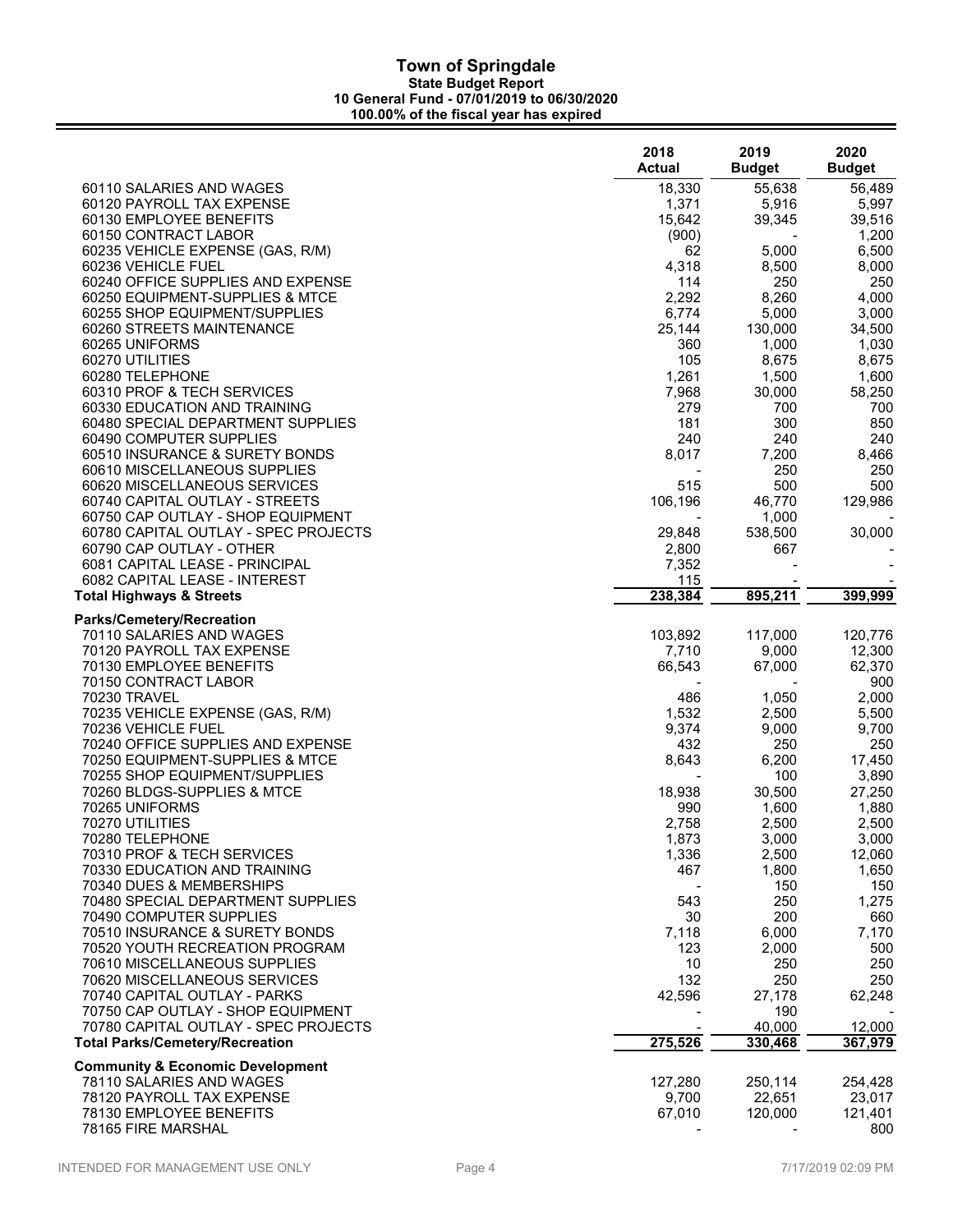|                                                                 | 2018<br><b>Actual</b> | 2019<br><b>Budget</b> | 2020<br><b>Budget</b> |
|-----------------------------------------------------------------|-----------------------|-----------------------|-----------------------|
| 78210 BOOKS AND SUBSCRIPTIONS                                   | 35                    |                       | 650                   |
| 78220 PUBLIC NOTICES                                            | 150                   | 200                   | 200                   |
| 78230 TRAVEL                                                    | 632                   | 2,500                 | 5,000                 |
| 78235 VEHICLE EXPENSE (GAS, R/M)                                | 249                   | 1,000                 | 1,800                 |
| 78236 VEHICLE FUEL                                              |                       | 1,000                 | 400                   |
| 78240 OFFICE SUPPLIES AND EXPENSE                               | 1,663                 | 3,000                 | 3,400                 |
| 78250 EQUIPMENT-SUPPLIES & MTCE                                 | 1,891                 | 3,300                 | 1,970                 |
| 78265 UNIFORMS                                                  |                       | 400                   | 720                   |
| 78280 TELEPHONE                                                 | 1,810                 | 3,000                 | 2,700                 |
| 78290 POSTAGE                                                   | 1,392                 | 1,200                 | 2,000                 |
| 78310 PROF & TECH SERVICES                                      | 30,719                | 80,000                | 259,400               |
| 78330 EDUCATION AND TRAINING                                    | 4,003                 | 2,300                 | 2,818                 |
| 78340 DUES AND MEMBERSHIPS<br>78480 SPECIAL DEPARTMENT SUPPLIES | 1,738<br>819          | 900<br>500            | 2,335<br>1,700        |
| 78490 COMPUTER SUPPLIES                                         | 1,248                 | 4,500                 | 4,182                 |
| 78510 INSURANCE & SURETY BONDS                                  |                       | 750                   | 367                   |
| 78610 MISCELLANEOUS SUPPLIES                                    |                       | 500                   | 500                   |
| 78620 MISCELLANEOUS SERVICES                                    | 80                    | 500                   | 500                   |
| 78740 CAPITAL OUTLAY - EQUIPMENT                                | 3,560                 | 42,697                | 7,697                 |
| 78900 OPEN SPACE PRESERVATION FUND                              |                       | 10,000                | 10,000                |
| <b>Total Community &amp; Economic Development</b>               | 253,979               | 551,012               | 707,985               |
| <b>Canyon Community Center</b>                                  |                       |                       |                       |
| 80110 SALARIES AND WAGES                                        | 26,217                | 20,000                | 47,809                |
| 80120 PAYROLL TAX EXPENSE                                       | 1,972                 | 2,000                 | 4,869                 |
| 80130 EMPLOYEE BENEFITS                                         | 16,314                | 18,000                | 19,416                |
| 80230 TRAVEL                                                    | 723                   | 25                    |                       |
| 80240 OFFICE SUPPLIES AND EXPENSE                               | 637                   | 2,000                 | 1,250                 |
| 80250 EQUIPMENT-SUPPLIES & MTCE                                 | 3,763                 | 915                   | 2,015                 |
| 80260 BLDGS-SUPPLIES & MTCE                                     | 8,485                 | 11,620                | 12,420                |
| 80270 UTILITIES<br>80280 TELEPHONE                              | 1,009<br>592          | 2,500<br>2,000        | 2,100<br>720          |
| 80290 POSTAGE                                                   | 231                   | 250                   | 300                   |
| 80310 PROF & TECH SERVICES                                      | 495                   | 2,500                 | 2,405                 |
| 80330 EDUCATION AND TRAINING                                    | 229                   |                       | 1,000                 |
| 80340 DUES AND MEMBERSHIPS                                      | 924                   | 150                   | 1,352                 |
| 80350 CITY CELEBRATIONS                                         | 2,477                 |                       |                       |
| 80370 COMMUNITY CENTER EVENT EXPENSE                            | 4,238                 | 8,000                 | 5,500                 |
| 80480 SPECIAL DEPARTMENT SUPPLIES                               | 396                   | 150                   | 825                   |
| 80490 COMPUTER SUPPLIES                                         | 434                   | 1,000                 | 1,556                 |
| 80510 INSURANCE & SURETY BONDS                                  | 6,895                 | 6,000                 | 7,961                 |
| 80520 SENIOR PROGRAM                                            | (300)                 | 500                   | 250                   |
| 80610 MISCELLANEOUS SUPPLIES                                    |                       | 250                   | 250                   |
| 80620 MISCELLANEOUS SERVICES                                    |                       | 250                   | 250                   |
| 80780 CAPITAL OUTLAY - SPEC PROJECTS                            |                       | 4,645                 |                       |
| 80830 LEASE PMT TO SMBA                                         | 58,428                | 58,553                | 57,600                |
| <b>Total Canyon Community Center</b>                            | 134,159               | 141,308               | 169,848               |
| <b>Transfers</b><br>90100 XFER TO WATER FUND                    |                       |                       |                       |
|                                                                 | 64,678                | 64,678                | 64,678                |
| 90150 TRANSFER TO IRRIGATION<br>90200 TRANSFER TO SEWER FUND    | 1,386                 | 1,387                 | 176,000<br>1,387      |
| 90300 AGENCY PAYMENTS                                           | 120,196               | 121,878               | 120,000               |
| 90400 TRANSFER TO CAP PROJECTS FUND                             | 600,000               |                       | 600,000               |
| <b>Total Transfers</b>                                          | 786,260               | 187,943               | 962,065               |
| <b>Total Expenditures:</b>                                      | 3,677,135             | 4,251,676             | 4,683,654             |
| <b>Total Change In Net Position</b>                             | 147,810               |                       |                       |
|                                                                 |                       |                       |                       |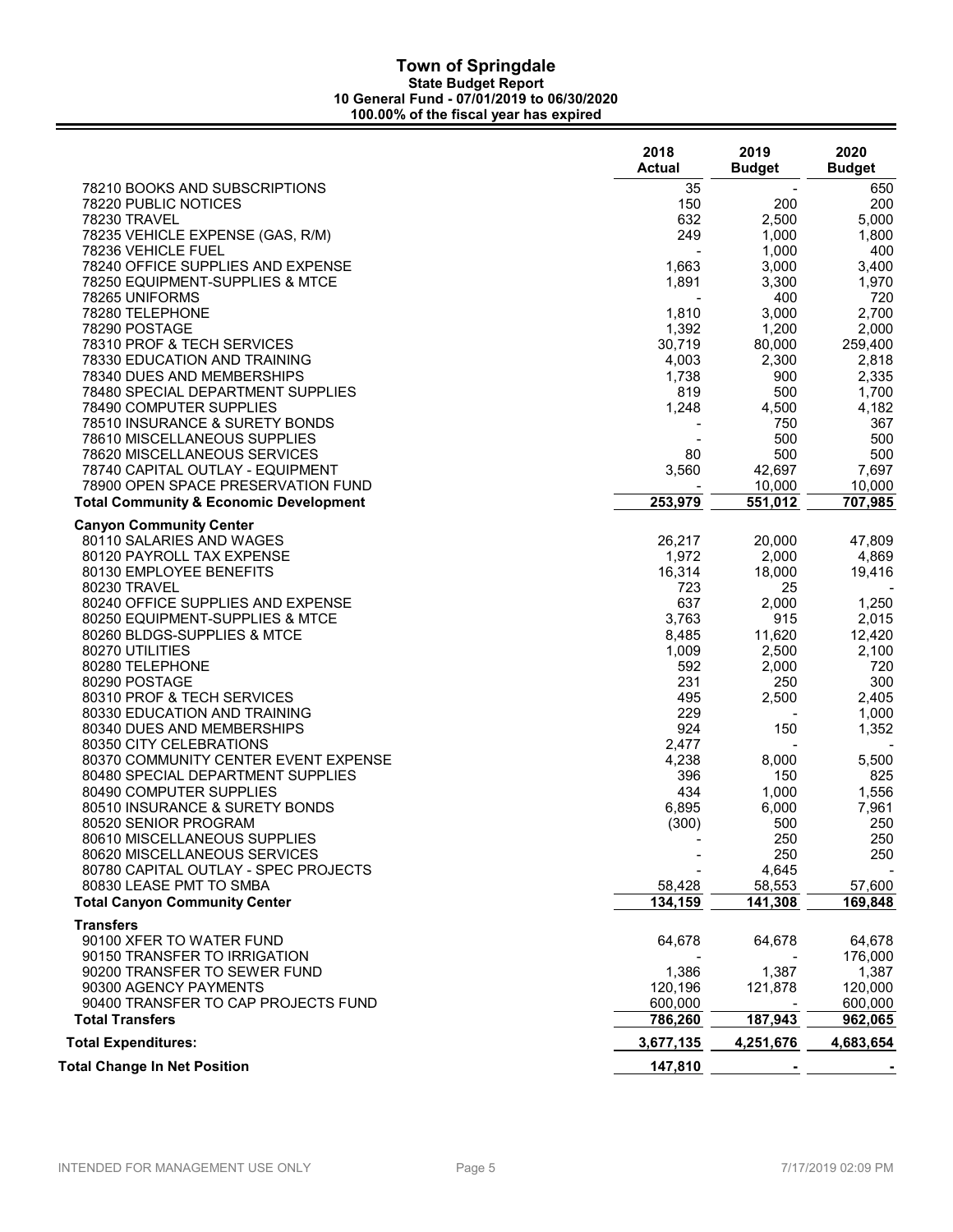## Town of Springdale State Budget Report 45 Parks Capital Projects - 07/01/2019 to 06/30/2020 100.00% of the fiscal year has expired

|                                                                                                                           | 2018<br><b>Actual</b> | 2019<br><b>Budget</b> | 2020<br><b>Budget</b> |
|---------------------------------------------------------------------------------------------------------------------------|-----------------------|-----------------------|-----------------------|
| <b>Change In Net Position</b><br>Revenue:<br>Miscellaneous revenue<br>39510 IMPACT FEES - PARKS                           | 263,262               | 105.734               | 74,367                |
| Total Miscellaneous revenue                                                                                               | 263,262               | 105,734               | 74,367                |
| <b>Contributions and transfers</b><br>39990 APPROP'TD USE OF BEG FUND BALANCE<br><b>Total Contributions and transfers</b> |                       | 50,000<br>50,000      | 300,000<br>300,000    |
| <b>Total Revenue:</b>                                                                                                     | 263,262               | 155.734               | 374,367               |
| <b>Expenditures:</b><br><b>Miscellaneous</b><br>40560 CP IMPRVMNTS - PARKS<br><b>Total Miscellaneous</b>                  |                       | 50,000<br>50,000      | 315,000<br>315,000    |
| <b>Total Expenditures:</b>                                                                                                |                       | 50,000                | 315,000               |
| <b>Total Change In Net Position</b>                                                                                       | 263,262               | 105.734               | 59,367                |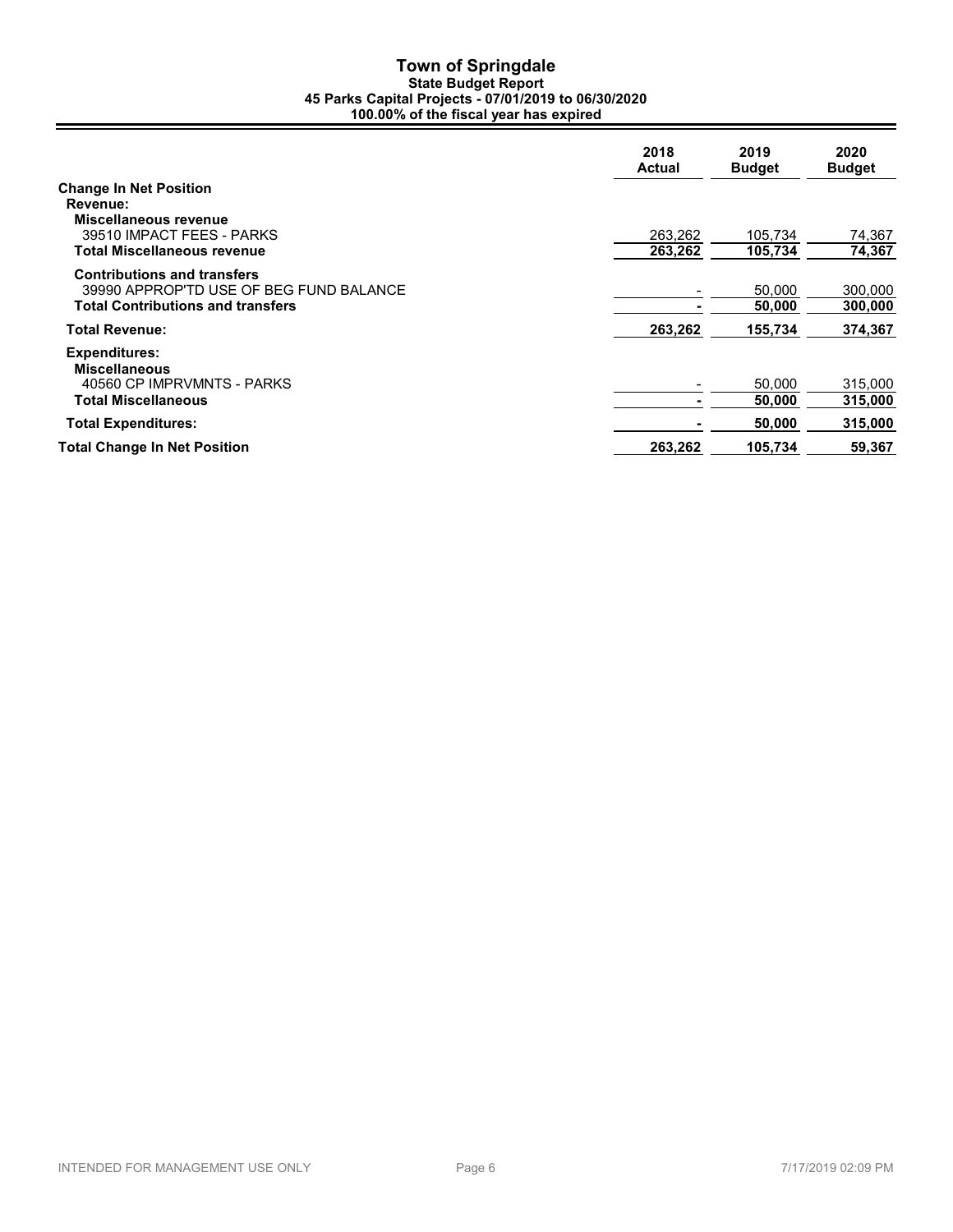## Town of Springdale State Budget Report 47 Streets Capital Projects - 07/01/2019 to 06/30/2020 100.00% of the fiscal year has expired

|                                                                                                                                                                                             | 2018<br><b>Actual</b> | 2019<br><b>Budget</b>        | 2020<br><b>Budget</b>                  |
|---------------------------------------------------------------------------------------------------------------------------------------------------------------------------------------------|-----------------------|------------------------------|----------------------------------------|
| <b>Change In Net Position</b><br>Revenue:<br>Intergovernmental revenue                                                                                                                      |                       |                              |                                        |
| 33400 STATF GRANT<br>33600 WASHINGTON COUNTY                                                                                                                                                | 1,500,000             |                              | 800,000                                |
| <b>Total Intergovernmental revenue</b>                                                                                                                                                      | 1,500,000             |                              | 800,000                                |
| <b>Interest</b><br>38110 INTEREST INC - PTIF<br><b>Total Interest</b>                                                                                                                       | 35,000<br>35,000      |                              |                                        |
| <b>Contributions and transfers</b><br>39100 TRANSFER FROM GENERAL FUND<br>39870 TRANSFER FROM OTHER FUND<br>39990 Approp'td Use of Beg Fund Bal<br><b>Total Contributions and transfers</b> | 600,000<br>600,000    | 60.000<br>280,000<br>340,000 | 600,000<br>10.000<br>12,000<br>622,000 |
| <b>Total Revenue:</b>                                                                                                                                                                       | 2,135,000             | 340,000                      | 1,422,000                              |
| <b>Expenditures:</b><br><b>Miscellaneous</b><br>40310 PROF & TECH SERVICES<br>40561 CP IMPROVEMENTS, STREETS                                                                                | 80.486<br>2,198,271   | 25,000<br>315,000            | 1,393,800                              |
| <b>Total Miscellaneous</b>                                                                                                                                                                  | 2,278,757             | 340,000                      | 1,393,800                              |
| <b>Total Expenditures:</b>                                                                                                                                                                  | 2,278,757             | 340,000                      | 1,393,800                              |
| <b>Total Change In Net Position</b>                                                                                                                                                         | (143, 757)            |                              | 28,200                                 |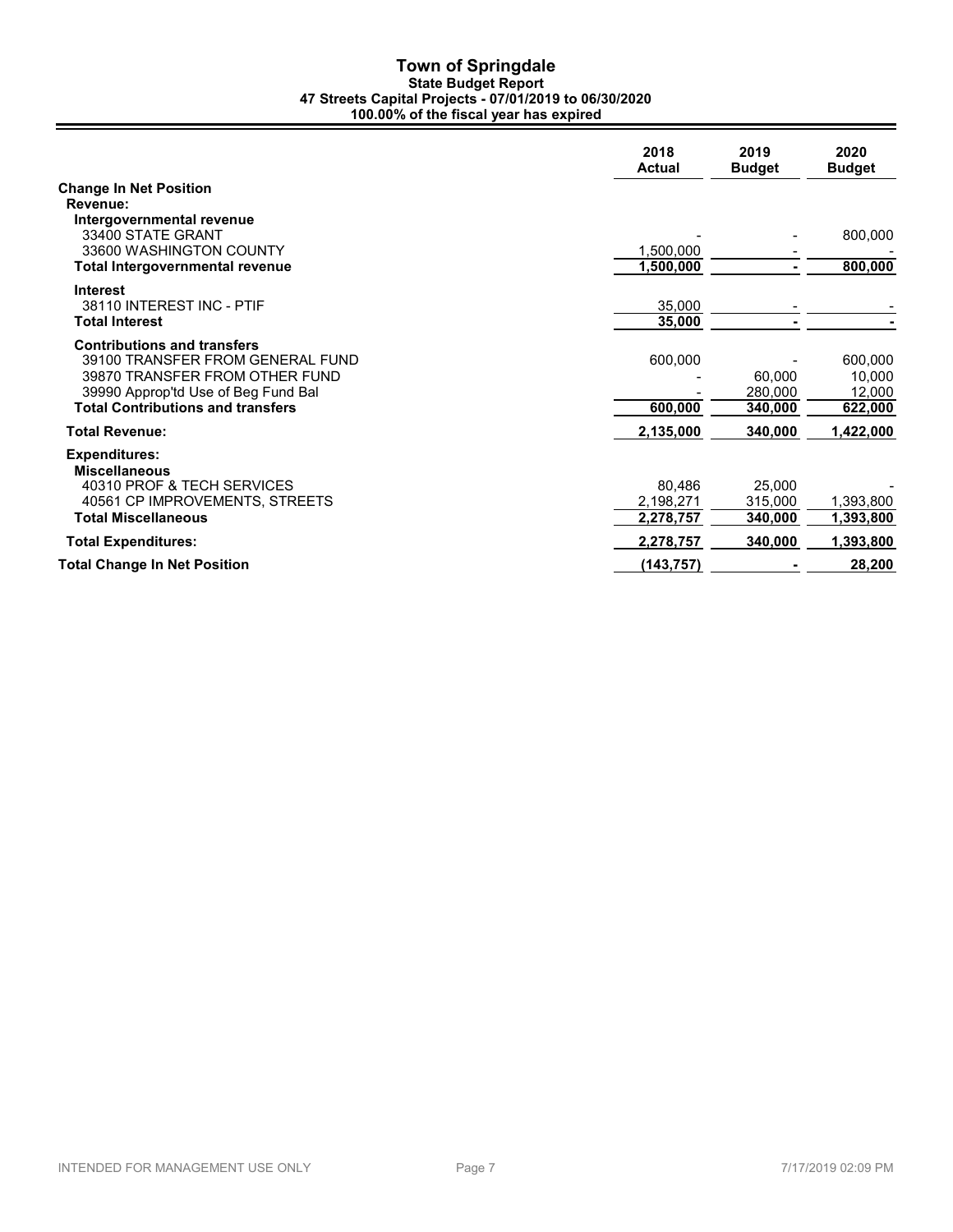#### Town of Springdale State Budget Report 48 CDBG - Affordable Housing - 07/01/2019 to 06/30/2020 100.00% of the fiscal year has expired

|                                                                                                                                                                       | 2018<br><b>Actual</b> | 2019<br><b>Budget</b> | 2020<br><b>Budget</b> |
|-----------------------------------------------------------------------------------------------------------------------------------------------------------------------|-----------------------|-----------------------|-----------------------|
| <b>Change In Net Position</b><br><b>Revenue:</b><br><b>Contributions and transfers</b><br>39870 Transfer From Other Funds<br><b>Total Contributions and transfers</b> | 10.000<br>10,000      |                       |                       |
| <b>Total Revenue:</b>                                                                                                                                                 | 10,000                |                       |                       |
| <b>Expenditures:</b><br><b>Miscellaneous</b><br>40310 PROF & TECH SERVICES<br><b>Total Miscellaneous</b>                                                              | 8,416<br>8,416        |                       |                       |
|                                                                                                                                                                       |                       |                       |                       |
| <b>Total Expenditures:</b>                                                                                                                                            | 8,416                 |                       |                       |
| <b>Total Change In Net Position</b>                                                                                                                                   | 1,584                 |                       |                       |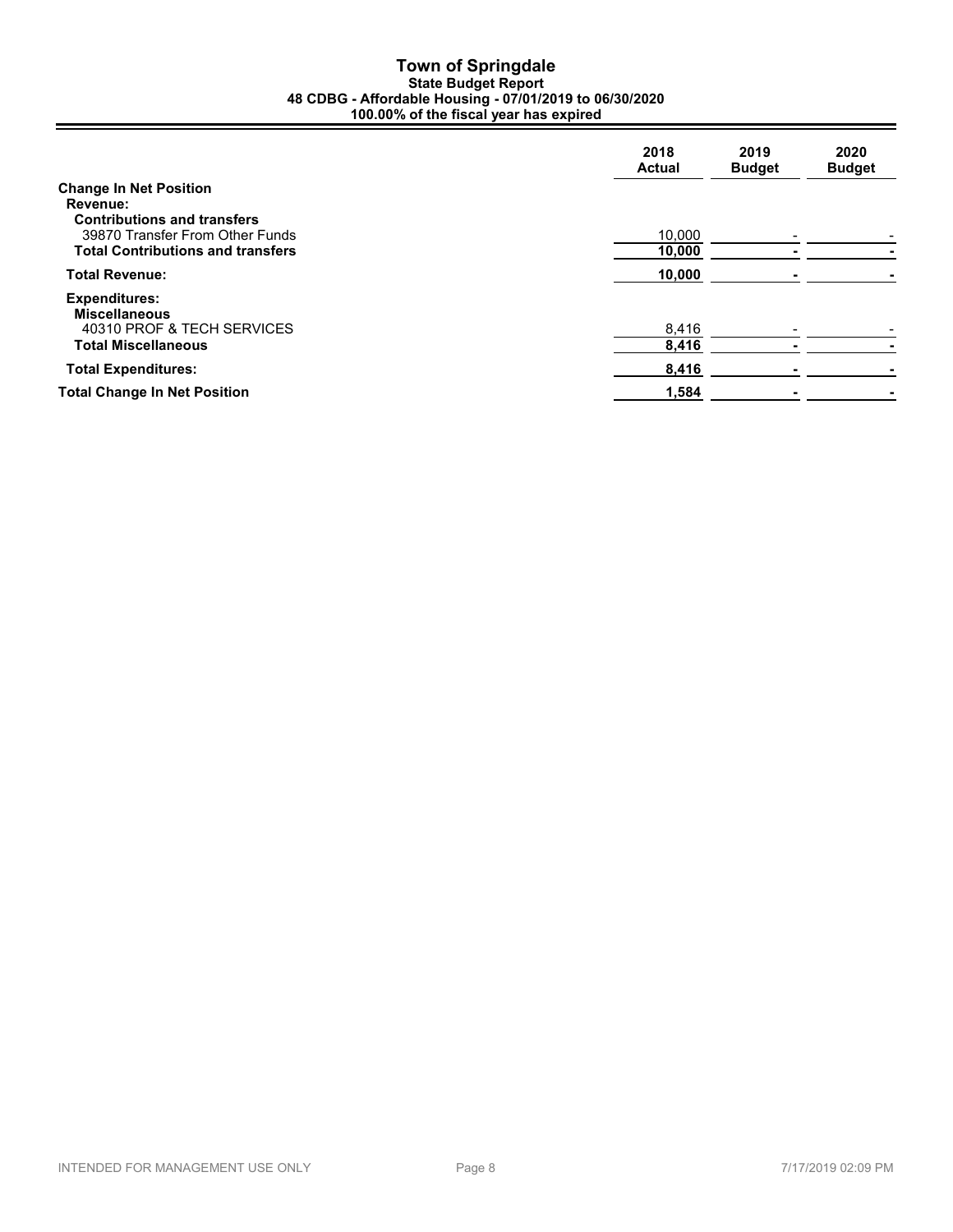|                                           | 2018<br>Actual | 2019<br><b>Budget</b> | 2020<br><b>Budget</b> |
|-------------------------------------------|----------------|-----------------------|-----------------------|
| <b>Income or Expense</b>                  |                |                       |                       |
| <b>Income From Operations:</b>            |                |                       |                       |
| <b>Operating income</b>                   |                |                       |                       |
| 37100 IRRIGATION WATER SALES              | 20,789         | 20,000                | 20,000                |
| 37600 IRRIGATION O&M FEES                 | 42,642         | 27,359                | 26,000                |
| <b>Total Operating income</b>             | 63,431         | 47,359                | 46,000                |
| <b>Operating expense</b>                  |                |                       |                       |
| 40110 SALARIES AND WAGES                  | 25,619         | 26,000                | 27,696                |
| 40120 PAYROLL TAX EXPENSE                 | 389            | 500                   | 2,668                 |
| 40130 EMPLOYEE BENEFITS                   | 17,853         | 17,000                | 15,307                |
| 40250 EQUIPMENT-SUPPLIES & MTCE           | 11,352         | 10,860                | 10,700                |
| 40255 SHOP EQUIPMENT/SUPPLIES             | 6,774          | 5,000                 | 5,330                 |
| 40265 Uniforms                            |                | 300                   |                       |
| 40270 UTILITIES                           | 7,955          | 10,615                | 10,615                |
| 40310 PROF & TECH SERVICES                | 11,632         | 8,000                 | 56,850                |
| 40360 IRRIG SHARE PURCHASE                | 10             | 10                    |                       |
| 40390 IRRIG SHARES ASSESSMENT             | 9,570          | 5,810                 | 5,808                 |
| 40625 BAD DEBT                            |                | 30,000                |                       |
| 40650 DEPRECIATION                        | 16,802         |                       |                       |
| 40740 CAP OUTLAY - EQUIPMENT              |                | 22,291                | 48,786                |
| 40750 CAP OUTLAY - SPEC PROJ              |                | 380                   |                       |
| 40780 CAPITAL OUTLAY - IRRIGATION PROJECT |                |                       | 175,000               |
| <b>Total Operating expense</b>            | 107,956        | 136,766               | 358,760               |
| <b>Total Income From Operations:</b>      | (44, 525)      | (89, 407)             | (312, 760)            |
| <b>Non-Operating Items:</b>               |                |                       |                       |
| Non-operating income                      |                |                       |                       |
| 38140 STATE CIB                           |                |                       | 22,425                |
| 38570 FEDERAL GRANTS                      |                |                       | 75,000                |
| 39860 TRANSFER FROM SEWER FUND            | 44,000         |                       |                       |
| 39880 TRANSFER FROM GENERAL FUND          |                |                       | 176,000               |
| 39990 Approp'td Use of Beg Fund Bal       |                | 97,405                | 55,625                |
| 8002 Benefit Change in NPL/NPA (GASB 68)  | (6, 782)       |                       |                       |
| <b>Total Non-operating income</b>         | 50,782         | 97,405                | 329,050               |
| Non-operating expense                     |                |                       |                       |
| 8001 Pension Expense (GASB 68)            | 8,013          |                       |                       |
| <b>Total Non-operating expense</b>        | 8,013          |                       |                       |
| <b>Total Non-Operating Items:</b>         | 42,769         | 97,405                | 329,050               |
| <b>Total Income or Expense</b>            | (1,756)        | 7,998                 | 16,290                |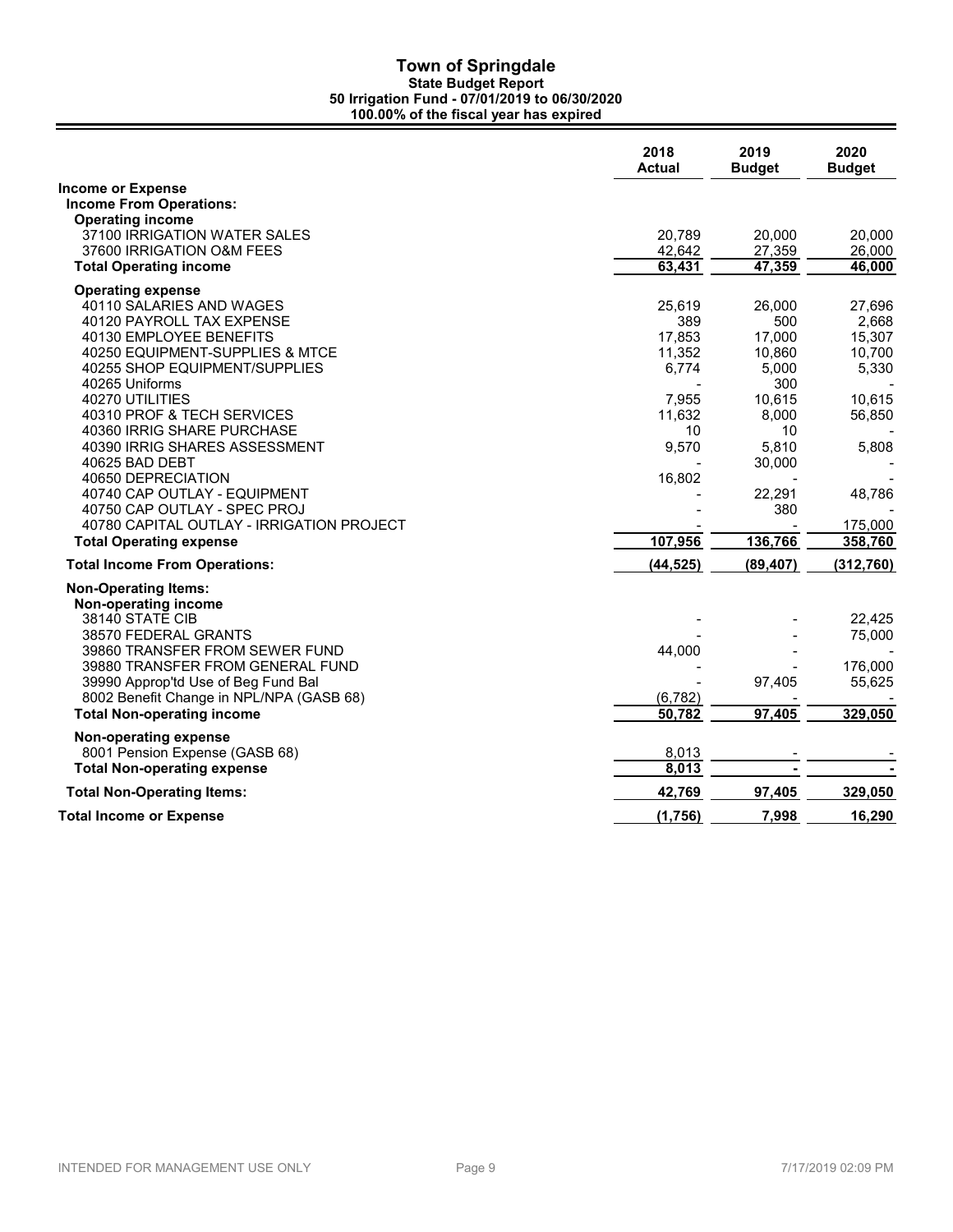|                                                                             | 2018<br><b>Actual</b> | 2019<br><b>Budget</b> | 2020<br><b>Budget</b> |
|-----------------------------------------------------------------------------|-----------------------|-----------------------|-----------------------|
| <b>Income or Expense</b>                                                    |                       |                       |                       |
| <b>Income From Operations:</b>                                              |                       |                       |                       |
| <b>Operating income</b>                                                     |                       |                       |                       |
| 37100 WATER SALES<br>37500 GARBAGE                                          | 712,669<br>47,417     | 694,000<br>44,200     | 725,000<br>47,000     |
| 39980 Water Dedication Fee-in-Lieu                                          | 48,450                | 26,363                |                       |
| <b>Total Operating income</b>                                               | 808,536               | 764,563               | 772,000               |
|                                                                             |                       |                       |                       |
| <b>Operating expense</b><br>40110 SALARIES AND WAGES                        | 192,439               | 228,000               | 210,698               |
| 40115 SALARIES & WAGES-IRRIGATION                                           |                       |                       | 20,455                |
| 40120 PAYROLL TAX EXPENSE                                                   | 14,393                | 19,983                | 115.445               |
| 40130 EMPLOYEE BENEFITS                                                     | 114,789               | 131,500               |                       |
| 40230 TRAVEL                                                                |                       | 250                   | 1,700                 |
| 40235 Vehicle Expense (Gas, R/M)                                            | 305                   | 1,000                 | 5,000                 |
| 40236 Vehicle Fuel                                                          | 6,912                 | 7,500                 | 7,000                 |
| 40240 OFFICE SUPPLIES AND EXPENSE                                           | 378                   | 1,500                 | 1,000                 |
| 40250 EQUIPMENT-SUPPLIES & MTCE                                             | 49,434                | 29,475                | 23,215                |
| 40252 Chemicals                                                             | 15,558                | 28,000                | 15,500                |
| 40255 SHOP EQUIPMENT/SUPPLIES                                               | 6,886                 | 5,000                 | 6,090                 |
| 40260 BLDGS & GRNDS-SUPPLIES & MTCE                                         | 205                   | 200                   | 22,464                |
| 40265 Uniforms<br>40270 UTILITIES                                           | 495                   | 1,400                 | 1,880                 |
| 40280 TELEPHONE                                                             | 30,858<br>5,096       | 42,000<br>8,050       | 43,150<br>8,160       |
| 40290 POSTAGE                                                               | 3,547                 | 3,000                 | 3,000                 |
| 40300 CONTRACT LABOR & EQUIP.                                               |                       | 3,000                 | 15,000                |
| 40310 PROF & TECH SERVICES                                                  | 6,371                 | 12,000                | 17,158                |
| 40330 EDUCATION AND TRAINING                                                | 1,138                 | 2,000                 | 4,000                 |
| 40340 DUES AND MEMBERSHIPS                                                  | 100                   | 1,200                 | 925                   |
| 40350 GARBAGE ADMIN                                                         | 43,053                | 45,000                | 44,400                |
| 40360 PURCHASED WATER                                                       | 30,000                |                       | 50,000                |
| 40370 WATER TESTS                                                           | 4,561                 | 5,500                 | 5,500                 |
| 40380 WATER RIGHTS ASSESSMENT                                               | 48                    | 50                    | 50                    |
| 40480 SPECIAL DEPARTMENT SUPPLIES                                           | 181                   | 750                   | 850                   |
| 40490 COMPUTER SUPPLIES                                                     | 4,093                 | 6,000                 | 2,283                 |
| 40510 INSURANCE AND SURETY BONDS<br>40520 BANK CHARGES                      | 15,080<br>1,750       | 15,900                | 16,952                |
| 40610 MISCELLANEOUS SUPPLIES                                                |                       | 250                   | 250                   |
| 40620 MISCELLANEOUS SERVICES                                                |                       | 250                   | 250                   |
| 40650 DEPRECIATION                                                          | 164,478               |                       |                       |
| 40740 CAP OUTLAY - EQUIPMENT                                                |                       | 80,645                | 72,715                |
| 40750 CAP OUTLAY - SPEC PROJ                                                |                       | 20                    |                       |
| 40780 CAPITAL OUTLAY - WTR PROJECTS                                         |                       | 150,000               | 100,000               |
| 40790 CAP OUTLAY - OTHER                                                    |                       | 1,500                 |                       |
| <b>Total Operating expense</b>                                              | 712,148               | 830,923               | 815,090               |
| <b>Total Income From Operations:</b>                                        | 96,388                | (66, 360)             | (43,090)              |
| <b>Non-Operating Items:</b>                                                 |                       |                       |                       |
| Non-operating income                                                        |                       |                       |                       |
| 37200 CONNECTION FEES                                                       | 106,561               | 145,300               | 54,540                |
| 37300 UTILITY ENCROACHMENT PERMITS<br>37800 ROCKVILLE PIPELINE CAPITAL CONT | 1,850                 | 1,400<br>5,957        | 500<br>5,957          |
| 38100 INTEREST EARNINGS                                                     | 621                   |                       | 500                   |
| 38110 INTEREST - STATE TREASURERS                                           | 21,376                | 22,390                | 19,000                |
| 38120 STATE PLANNING GRANT                                                  | 22,645                |                       |                       |
| 38570 FEDERAL GRANT PROCEEDS                                                | 1,059,000             |                       |                       |
| 38900 MISCELLANEOUS                                                         | 8,976                 | 5,268                 | 4,000                 |
| 38910 PENALTIES                                                             | 14,962                | 15,400                | 12,000                |
| 39870 XFER FROM GENERAL FUND                                                | 64,678                | 64,678                | 64,678                |
| 39990 Approp'td Use of Beg Fund Bal                                         |                       | 192,806               | 226,950               |
| <b>Total Non-operating income</b>                                           | 1,300,669             | 453,199               | 388,125               |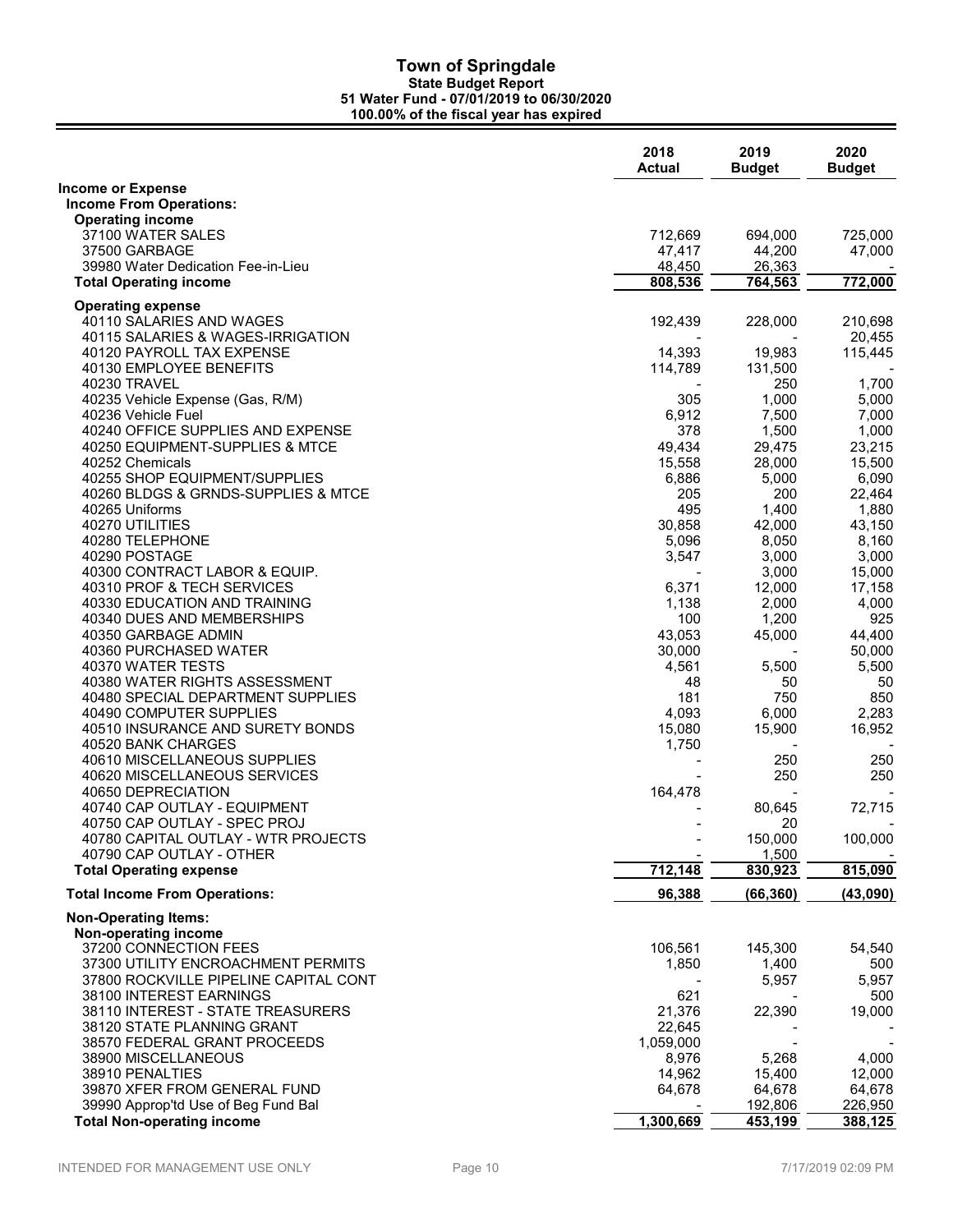|                                          | 2018<br><b>Actual</b> | 2019<br><b>Budget</b> | 2020<br><b>Budget</b> |
|------------------------------------------|-----------------------|-----------------------|-----------------------|
| Non-operating expense                    |                       |                       |                       |
| 40810 DEBT SERVICE - PRINCIPAL           |                       | 68,000                | 247,000               |
| 40820 DEBT SERVICE - INTEREST            | 20.842                | 40.938                | 42.700                |
| 8001 Pension Expense (GASB 68)           | 58.068                |                       |                       |
| 8002 Benefit Change in NPL/NPA (GASB 68) | (49, 146)             |                       |                       |
| 90400 TRANSFER TO CAP PROJECTS FUND      | 10.000                | -                     |                       |
| 90600 RENEWAL/REPLACEMENT FUND           |                       | 43.977                | 55,240                |
| <b>Total Non-operating expense</b>       | 39.764                | 152.915               | 344,940               |
| <b>Total Non-Operating Items:</b>        | 1.260.905             | 300.284               | 43,185                |
| Total Income or Expense                  | 1,357,293             | 233.924               | 95                    |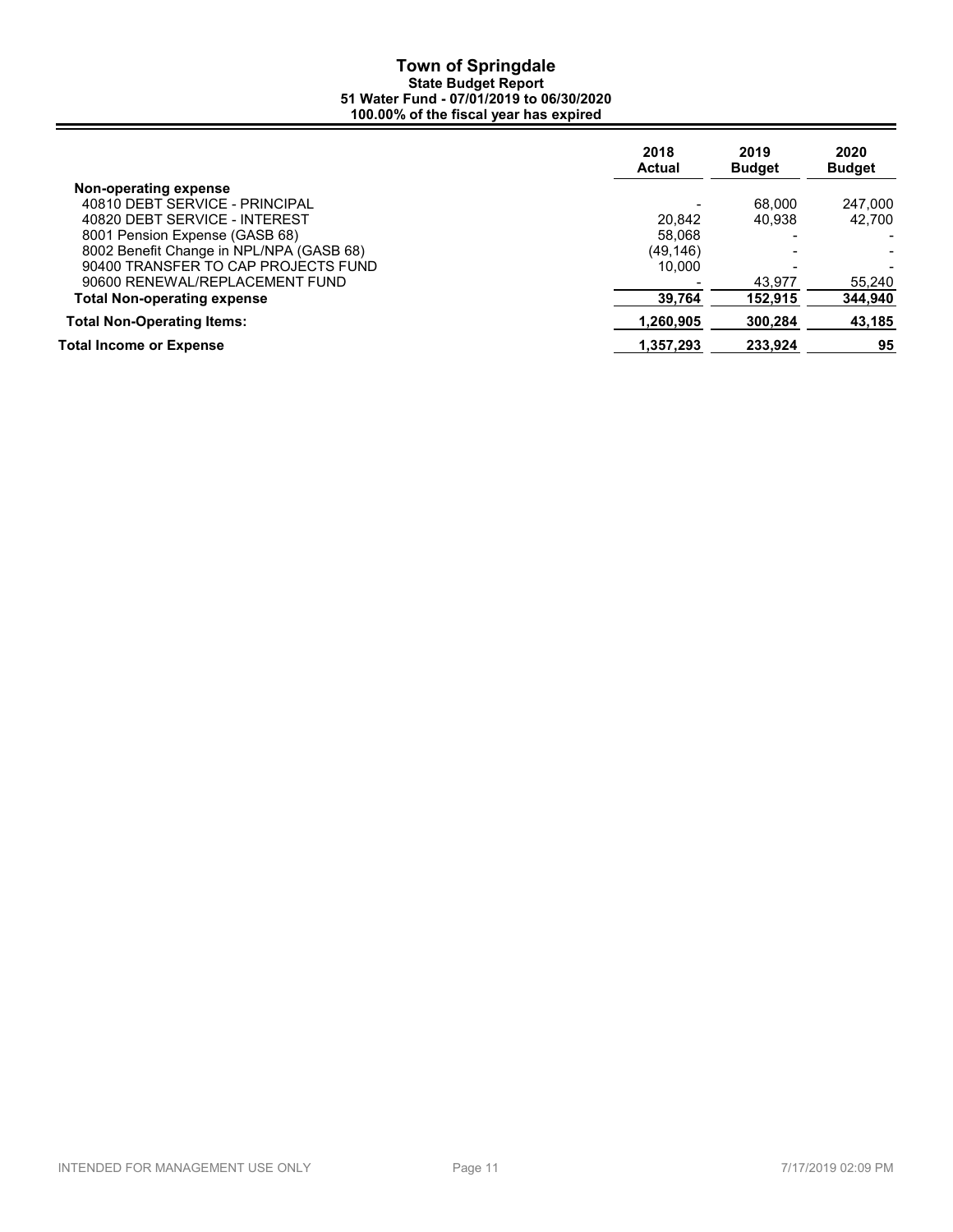|                                                            | 2018<br><b>Actual</b>        | 2019<br><b>Budget</b> | 2020<br><b>Budget</b> |
|------------------------------------------------------------|------------------------------|-----------------------|-----------------------|
| <b>Income or Expense</b><br><b>Income From Operations:</b> |                              |                       |                       |
| <b>Operating income</b>                                    |                              |                       |                       |
| 37100 SEWER SERVICES                                       | 309,314                      | 305,000               | 310,000               |
| <b>Total Operating income</b>                              | 309,314                      | 305,000               | 310,000               |
| <b>Operating expense</b>                                   |                              |                       |                       |
| 40110 SALARIES AND WAGES                                   | 71,817                       | 70,000                | 82,949                |
| 40120 PAYROLL TAX EXPENSE                                  | 5,432                        | 6,000                 | 7,753                 |
| 40130 EMPLOYEE BENEFITS                                    | 39,726                       | 40,000                | 42,950                |
| 40230 TRAVEL                                               |                              |                       | 450                   |
| 40235 Vehicle Expense (Gas, R/M)                           | 51                           | 700                   | 2,500                 |
| 40236 Vehicle Fuel                                         | 1,493                        | 2,000                 | 2,000                 |
| 40240 OFFICE SUPPLIES AND EXPENSE                          | 388                          | 500                   | 600                   |
| 40250 EQUIPMENT-SUPPLIES & MTCE<br>40252 Chemicals         | 8,430                        | 15,000                | 6,915<br>400          |
| 40255 SHOP EQUIPMENT/SUPPLIES                              | 6,663                        | 5,000                 | 6,090                 |
| 40260 BLDGS & GRNDS-SUPPLIES & MTCE                        | 526                          | 8,500                 | 24,314                |
| 40265 Uniforms                                             | 495                          | 850                   | 940                   |
| 40270 UTILITIES                                            | 13,934                       | 17,000                | 17,515                |
| 40280 TELEPHONE                                            | 756                          | 800                   | 1,000                 |
| 40290 POSTAGE                                              | 2,642                        | 2,500                 | 4,000                 |
| 40300 CONTRACT LABOR                                       |                              |                       | 10,000                |
| 40310 PROF & TECH SERVICES                                 | 22,530                       | 24,498                | 73,148                |
| 40330 EDUCATION AND TRAINING                               | 346                          |                       | 1,000                 |
| 40340 DUES AND MEMBERSHIPS                                 | 50                           | 600                   | 938                   |
| 40370 TESTING & DISCHARGE                                  | 1,237                        | 3,200                 | 7,500                 |
| 40480 SPECIAL DEPARTMENT SUPPLIES                          | 176                          | 300                   | 425                   |
| 40490 COMPUTER SUPPLIES                                    | 3,703                        | 4,300                 | 4,182                 |
| 40510 INSURANCE AND SURETY BONDS                           | 9,018                        | 7,700                 | 7,239                 |
| 40610 MISCELLANEOUS SUPPLIES                               | 197                          | 250<br>500            | 250<br>500            |
| 40620 MISCELLANEOUS SERVICES<br>40650 DEPRECIATION         | 75,762                       | 40,000                | 40,000                |
| 40740 CAP OUTLAY - EQUIPMENT                               | $\qquad \qquad \blacksquare$ | 28,968                | 70,298                |
| 40780 CAPITAL OUTLAY - SPEC PROJECTS                       |                              |                       | 15,000                |
| 40790 CAP OUTLAY - OTHER                                   | 27,960                       | 11,000                | 7,800                 |
| <b>Total Operating expense</b>                             | 293,332                      | 290,166               | 438,656               |
| <b>Total Income From Operations:</b>                       | 15,982                       | 14,834                | (128, 656)            |
| <b>Non-Operating Items:</b>                                |                              |                       |                       |
| Non-operating income                                       |                              |                       |                       |
| 37200 CONNECTION FEES                                      | 6,060                        |                       |                       |
| 38110 INTEREST - STATE TREASURERS                          | 4,086                        | 5,800                 | 3,000                 |
| 38900 MISCELLANEOUS                                        | 8,454                        | 4,599                 | 6,000                 |
| 39870 INTRFUND LOAN, XFER OR CONTRIB                       | 1,386                        | 1,387                 | 1,387                 |
| 39990 Appropriated Use of Beginning Balance                |                              | 23,806                | 119,100               |
| <b>Total Non-operating income</b>                          | 19,986                       | 35,592                | 129,487               |
| Non-operating expense                                      |                              |                       |                       |
| 40880 TRANSFER TO IRRIGATION FUND                          | 44,000                       |                       |                       |
| 8001 Pension Expense (GASB 68)                             | 26,264                       |                       |                       |
| 8002 Benefit Change in NPL/NPA (GASB 68)                   | (22.229)                     |                       |                       |
| <b>Total Non-operating expense</b>                         | 48,035                       |                       |                       |
| <b>Total Non-Operating Items:</b>                          | (28, 049)                    | 35,592                | 129,487               |
| <b>Total Income or Expense</b>                             | (12,067)                     | 50,426                | 831                   |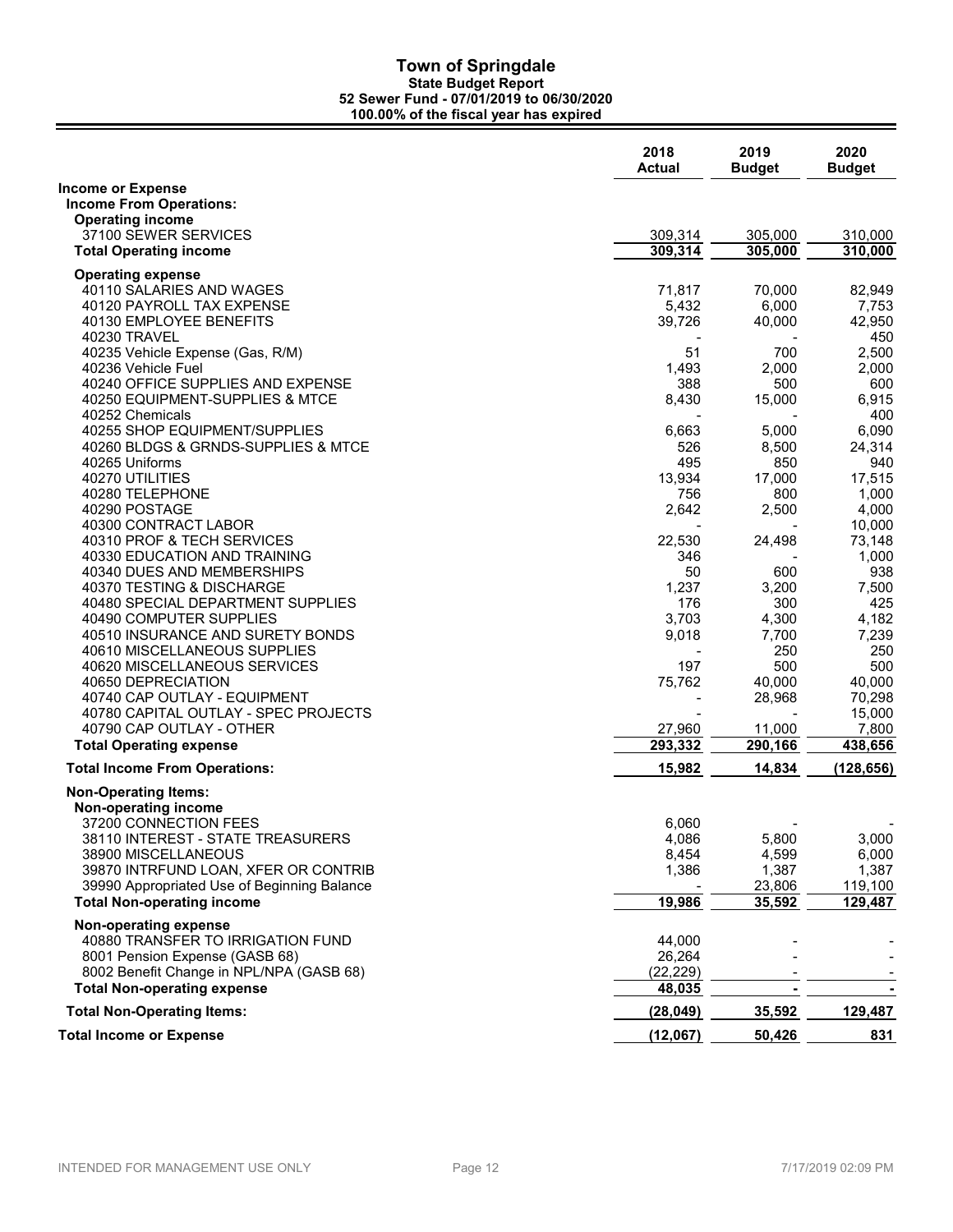|                                                     | 2018<br><b>Actual</b> | 2019<br><b>Budget</b> | 2020<br><b>Budget</b> |
|-----------------------------------------------------|-----------------------|-----------------------|-----------------------|
| <b>Income or Expense</b>                            |                       |                       |                       |
| <b>Income From Operations:</b>                      |                       |                       |                       |
| <b>Operating income</b>                             |                       |                       |                       |
| 37600 LEASE PAYMENT                                 | 58,428                | 58,553                | 57,600                |
| <b>Total Operating income</b>                       | 58,428                | 58,553                | 57,600                |
| <b>Operating expense</b>                            |                       |                       |                       |
| 40260 BLDGS & GRNDS-SUPPLIES & MTCE                 |                       |                       | 6,000                 |
| 40650 DEPRECIATION                                  | 36,238                |                       |                       |
| <b>Total Operating expense</b>                      | 36,238                |                       | 6,000                 |
| <b>Total Income From Operations:</b>                | 22,190                | 58,553                | 51,600                |
| <b>Non-Operating Items:</b><br>Non-operating income |                       |                       |                       |
| 38110 INTEREST - STATE TREASURERS                   | 3,295                 | 4,700                 |                       |
| 39990 Approp'td Use of Beg Fund Bal                 |                       | 16,000                | 6,000                 |
| <b>Total Non-operating income</b>                   | 3,295                 | 20,700                | 6,000                 |
| Non-operating expense                               |                       |                       |                       |
| 40810 DEBT SERVICE - PRINCIPAL                      |                       | 36,000                | 37,000                |
| 40820 DEBT SERVICE - INTEREST                       | 22,156                | 21,500                | 20,600                |
| 90500 TRANSFER TO GENERAL FUND                      | 10,000                | 10,000                |                       |
| <b>Total Non-operating expense</b>                  | 32,156                | 67,500                | 57,600                |
| <b>Total Non-Operating Items:</b>                   | (28, 861)             | (46,800)              | (51,600)              |
| <b>Total Income or Expense</b>                      | (6, 671)              | 11,753                |                       |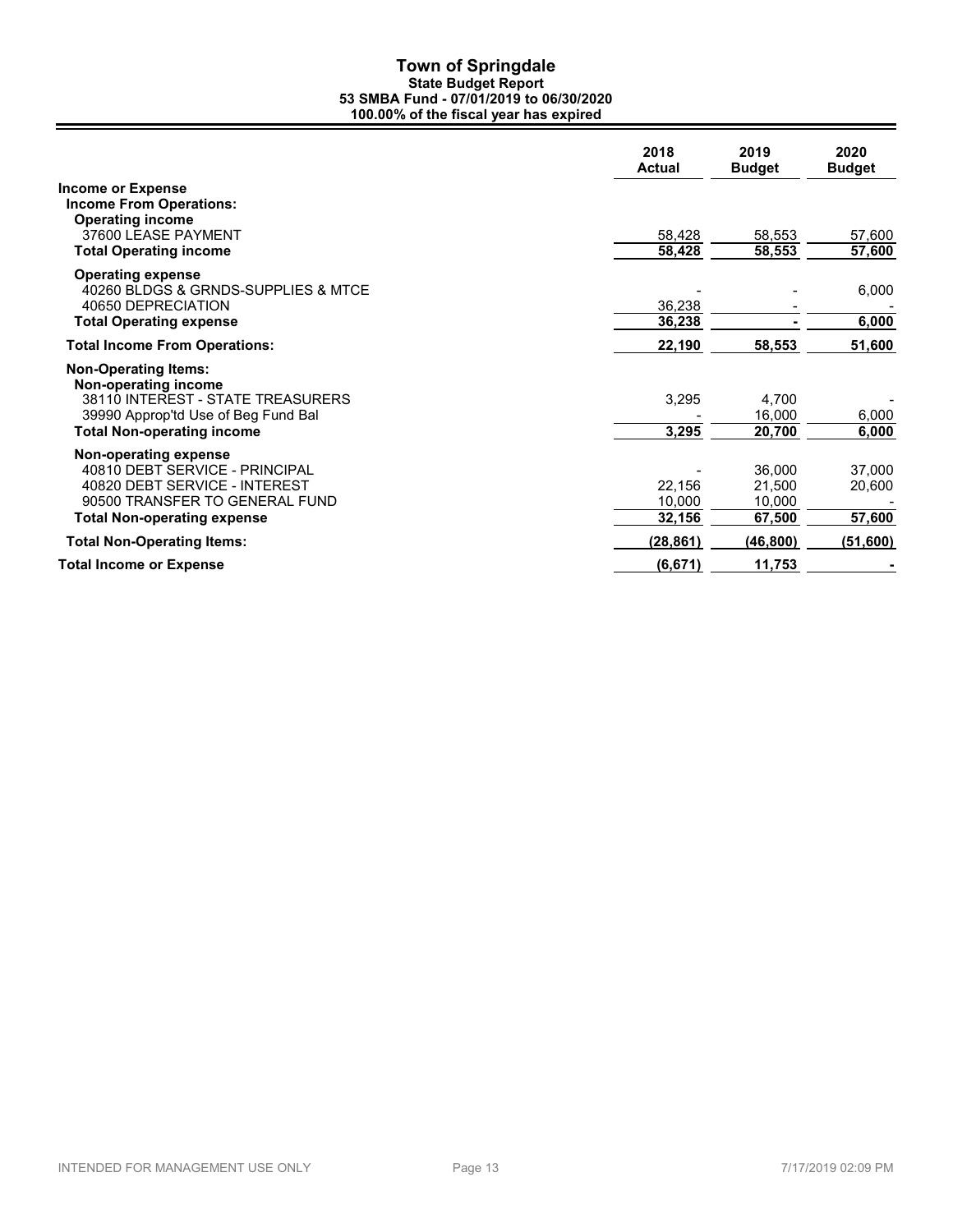|                                                         | 2018<br><b>Actual</b> | 2019<br><b>Budget</b> | 2020<br><b>Budget</b> |
|---------------------------------------------------------|-----------------------|-----------------------|-----------------------|
| <b>Change In Net Position</b>                           |                       |                       |                       |
| Revenue:                                                |                       |                       |                       |
| <b>Charges for services</b><br>37100 METER REVENUE      | 159,740               | 315,685               | 300,000               |
| 37105 WHOOSH PARKING REVENUE                            |                       | 3,020                 | 3,000                 |
| 37110 BIT & SPUR METER 301 REVENUE                      | 1,063                 | 5,760                 | 3,000                 |
| 37120 PARKCO METER 302 REVENUE                          | 1,106                 | 6,233                 |                       |
| 37130 LION BLVD METER REVENUE                           | 40,841                | 82,545                | 100,000               |
| 37140 TOWN HALL METER REVENUE                           | 2                     | 640                   | 500                   |
| 37150 EVENT/PREPAYMENT PARKING REVENUE                  |                       | 1,247                 |                       |
| <b>Total Charges for services</b>                       | 202,752               | 415,130               | 406,500               |
| <b>Fines and forfeitures</b>                            |                       |                       |                       |
| 37400 PARKING CITATIONS                                 | 33,551                | 100,214               | 75,000                |
| <b>Total Fines and forfeitures</b>                      | 33,551                | 100,214               | 75,000                |
| <b>Total Revenue:</b>                                   | 236,303               | 515,344               | 481,500               |
| <b>Expenditures:</b>                                    |                       |                       |                       |
| <b>Transportation</b>                                   |                       |                       |                       |
| 40110 SALARIES & WAGES                                  | 20,033                | 112,000               | 124,211               |
| 40120 PAYROLL TAX EXPENSE                               | 1,527                 | 10,000                | 12,462                |
| 40130 EMPLOYEE BENEFITS                                 | 8,455                 | 75,000                | 87,631                |
| 40230 TRAVEL                                            | 652                   | 6,000                 | 6,000                 |
| 40235 VEHICLE EXPENSE (REPAIRS/MAINT)                   | 23                    | 1,000                 | 1,200                 |
| 40236 VEHICLE FUEL<br>40240 OFFICE SUPPLIES AND EXPENSE | 681<br>226            | 3,000<br>800          | 2,500<br>1,200        |
| 40250 EQUIPMENT-SUPPLIES & MTCE                         | 11,660                | 4,500                 | 10,000                |
| 40260 BUILDING/GROUNDS SUPPLIES & MAINTENANCE           |                       |                       | 35,000                |
| 40265 UNIFORMS                                          | 243                   | 2,800                 | 2,000                 |
| 40280 TELEPHONE                                         | 176                   | 2,400                 | 1,520                 |
| 40290 POSTAGE                                           |                       | 1,200                 | 2,000                 |
| 40310 PROF & TECH SERVICES                              | 4,320                 | 105,000               | 69,525                |
| 40330 EDUCATION AND TRAINING                            |                       | 6,000                 | 7,200                 |
| 40340 DUES AND MEMBERSHIPS                              |                       | 125                   | 600                   |
| 40480 SPECIAL DEPT SUPPLIES                             |                       | 600                   | 850                   |
| 40490 COMPUTER SUPPLIES                                 |                       | 500                   | 348                   |
| 40510 INSURANCE AND SURETY BONDS<br>40520 BANK CHARGES  | 41                    | 2,700                 | 2,562                 |
| 40610 MISCELLANEOUS SUPPLIES                            | 769                   | 13,000<br>250         | 6,000<br>250          |
| 40620 MISCELLANEOUS SERVICES                            |                       | 250                   | 250                   |
| 40650 DEPRECIATION                                      |                       | 31,725                | 31,725                |
| 40740 CAP OUTLAY - EQUIPMENT                            | 448,116               | 6,597                 | 6,597                 |
| <b>Total Transportation</b>                             | 496,922               | 385,447               | 411,631               |
| <b>Total Expenditures:</b>                              | 496,922               | 385,447               | 411,631               |
| <b>Total Change In Net Position</b>                     | (260, 619)            | 129,897               | 69,869                |
| <b>Income or Expense</b>                                |                       |                       |                       |
| <b>Non-Operating Items:</b>                             |                       |                       |                       |
| Non-operating expense                                   |                       |                       |                       |
| 90400 TRANSFER TO CAP PROJECTS FUND                     |                       | 60,000                | 10,000                |
| 90880 TRANSFER TO GENERAL FUND                          |                       | 50,000                | 50,000                |
| <b>Total Non-operating expense</b>                      |                       | 110,000               | 60,000                |
| <b>Total Non-Operating Items:</b>                       |                       | 110,000               | 60,000                |
| <b>Total Income or Expense</b>                          |                       | 110,000               | 60,000                |